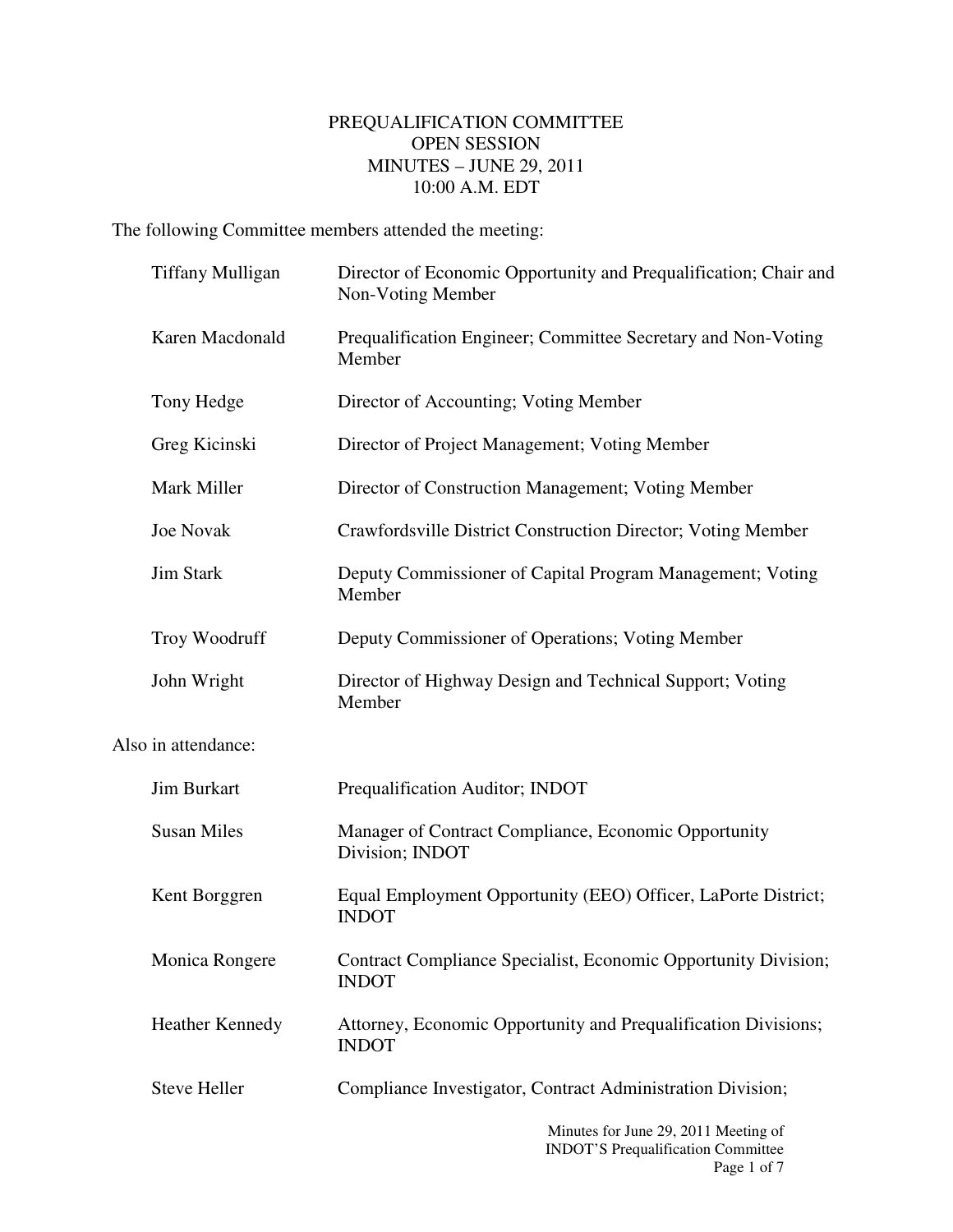## INDOT

| Daniel Elliott     | Intern, Legal Division; INDOT                              |
|--------------------|------------------------------------------------------------|
| Danny Williams     | Accounts Receivable Supervisor, Accounting Division; INDOT |
| Bill Isom          | Jack Isom Construction Co.                                 |
| Ethan Tan          | Jack Isom Construction Co.                                 |
| Tricia Kite        | Jack Isom Construction Co.                                 |
| <b>Tom Pastore</b> | Attorney representing Jack Isom Construction Co.           |
| Paul Berebitsky    | Indiana Construction Association (ICA)                     |

\*\*\*\*

The Committee reviewed the following agenda items:

- 1. Adoption of June 8, 2011 meeting minutes
- 2. Jack Isom Construction Co. Follow-up from the May 24, 2011 Committee meeting
	- a. Update on prevailing wage and fringe rate compliance on Contracts B-31463 and R-27986
	- b. Update on overpayment issue on Contracts B-27216 and R-29034
	- c. Consideration of prequalification application
- 3. General discussion on CR-2s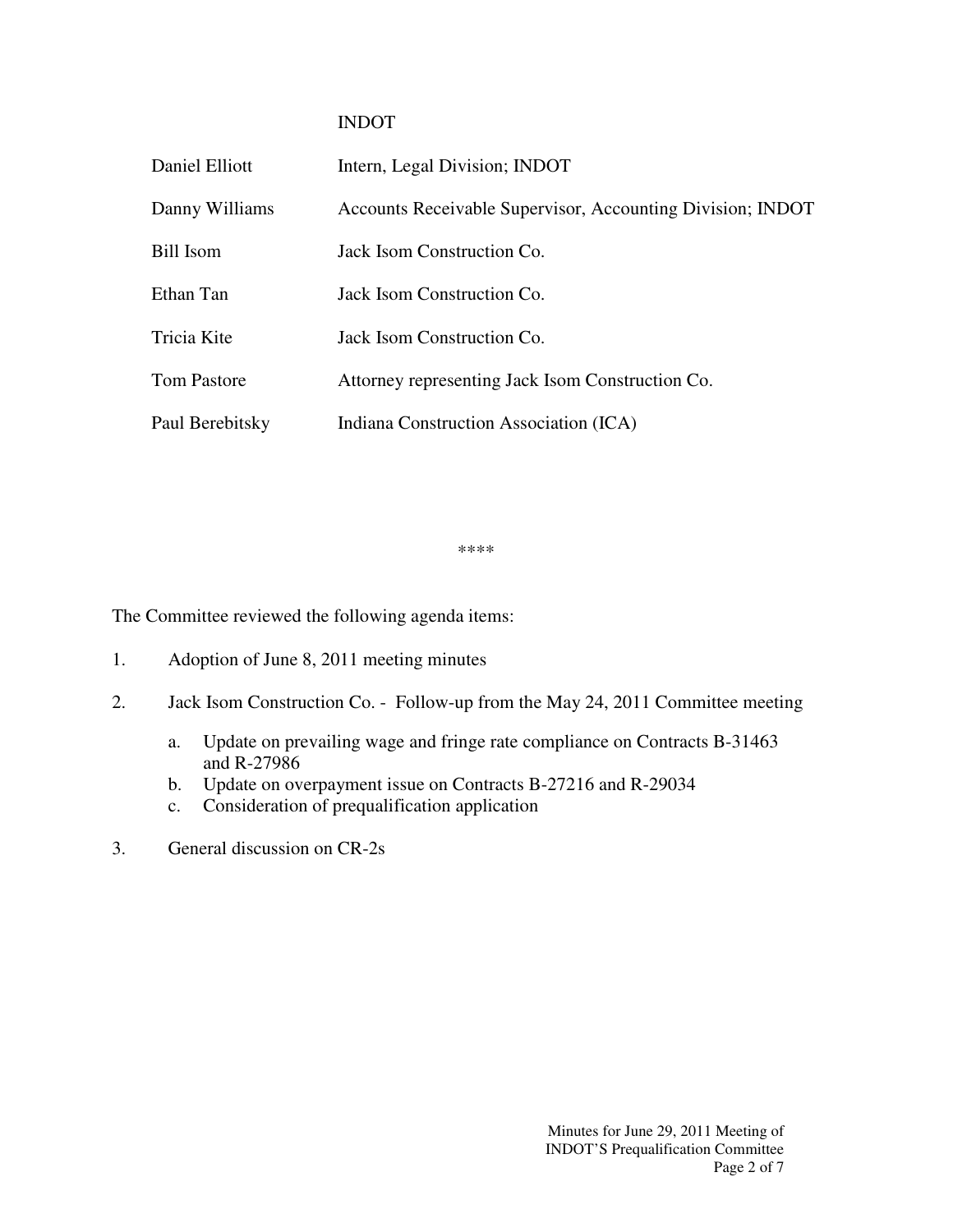## PREQUALIFICATION COMMITTEE MEETING OPEN SESSION JUNE 29, 2011

 Ms. Mulligan, Committee Chair, called the meeting to order at 10:04 a.m. EDT. All Committee members were present.

Ms. Mulligan asked that everyone sign the sign-in sheet that is circulating.

 Ms. Mulligan explained the Committee meeting procedures: a representative from INDOT presents the issue first, the contractor is allowed to respond, then Committee members and the audience may ask questions.

## 1. Adoption of June 8, 2011 Meeting Minutes

 Ms. Mulligan stated that the minutes are not compiled yet and stated that they will be considered at the next Committee meeting.

2. Jack Isom Construction Co. - Follow-up from the May 24, 2011 Committee meeting

Ms. Mulligan introduced this item regarding Jack Isom Construction Co. (Isom). Isom was brought before the Committee on May 24, 2011 to consider its pending prequalification application due to wage and fringe issues on Contracts B-301463 and R-27986. Also discussed at that meeting were overpayments due to INDOT on Contracts B-27216 and R-29034. The Committee voted not to take action on the prequalification application at the time, but requested Isom to return to the Committee in thirty days to provide evidence of compliance with INDOT's rules and regulations with regards to wage and fringe benefits.

Ms. Mulligan stated that a contract is pending award from the May 11, 2011 letting due to Isom's pending prequalification application.

Ms. Mulligan stated that the Economic Opportunity Division (EOD) submitted information that was provided in the members' packets. This information was provided to Isom at the meeting. Ms. Mulligan provided an email from Mr. Danny Williams, INDOT Accounts Receivable Supervisor, dated June 24, 2011 which indicated that Isom is current with payments on the installment note to the Indiana Office of the Attorney General (OAG). Ms. Mulligan stated that representatives from EOD and Accounting will provide updates on the issues.

Mr. Kent Borggren, LaPorte District Equal Economic Opportunity Officer, stated that after the May 24, 2011 Prequalification Committee meeting, the EOD requested the following information from Isom:

1. A list of employees who worked on Contract R-27986 between July 1, 2010 and December 31, 2010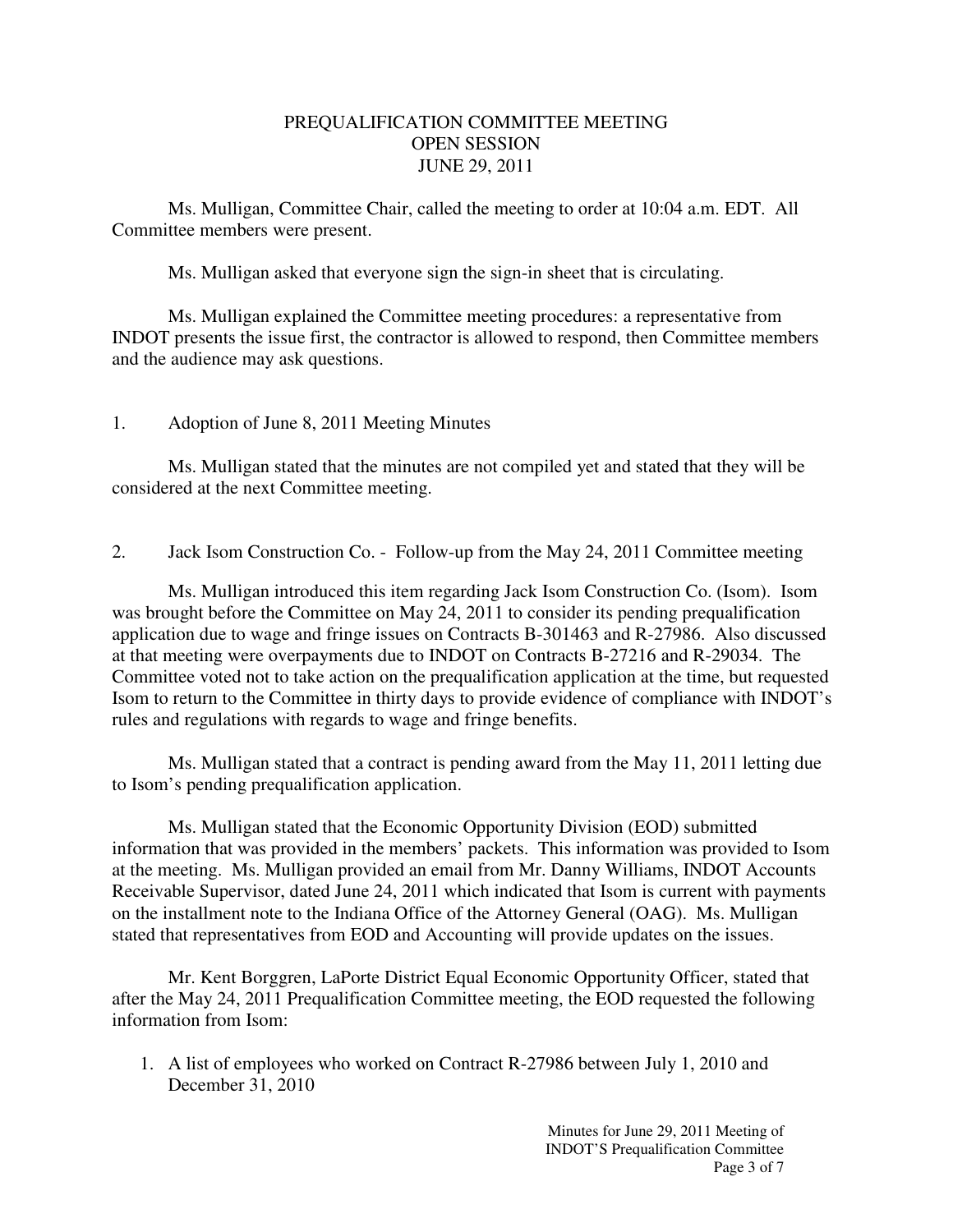- 2. A list of employees who worked on Contract B-31463 between October 1, 2010 and March 31, 2011
- 3. The weekly hours worked for each employee for the above noted contracts and time periods
- 4. The amounts deposited into approved funds as fringe benefits for the above noted contracts and time periods
- 5. The statements from the approved fund where the funds were deposited showing the deposits for the specific employees

Mr. Borggren stated that Isom submitted the information on the due date of June 15, 2011. After that point, additional information was requested as a matter of clarification.

Mr. Borggren stated that the information Isom submitted shows a deposit Isom made to the Money Purchase Plan at Lafayette Bank and Trust on June 13, 2011 and it looks like it covered the amount owed based on the amount Mr. Borggren had previously calculated. Mr. Borggren stated the only information that is still missing is information showing the individual account deposits.

Ms. Mulligan asked if there was anything else to report.

Ms. Miles stated that EOD has an on-site review scheduled with Isom. She stated that Isom submitted the information in preparation for the review and they were timely.

Ms. Mulligan stated that the EOD does periodic on-site visits to comply with FHWA. She stated that Isom was scheduled for a review this summer and it just so happens the meeting is scheduled for tomorrow.

Mr. Tom Pastore, attorney for Isom, stated that he would like to discuss the issue with the amounts reported on the individuals. He provided a letter from First Merchants Trust Company to Isom dated June 28, 2011. He stated the letter provided by the bank is hard to follow. He is concerned with providing information on the individuals, because some of the information is protected. The letter from the bank basically states that the amounts deposited in the individuals' accounts are prorated. He stated the amounts are provided to the employees and they can view their accounts online.

Mr. Pastore stated that the amount owed on the overpayments has been paid in full. He provided a copy of a check dated June 21, 2011 and made out to the State of Indiana for payment of \$20,706.06 from Isom.

Mr. Danny Williams stated that he has not yet been informed by the OAG that this payment was made.

Ms. Mulligan asked if there were any more questions.

Mr. Hedge asked EOD if the information on individuals is usually provided by other contractors.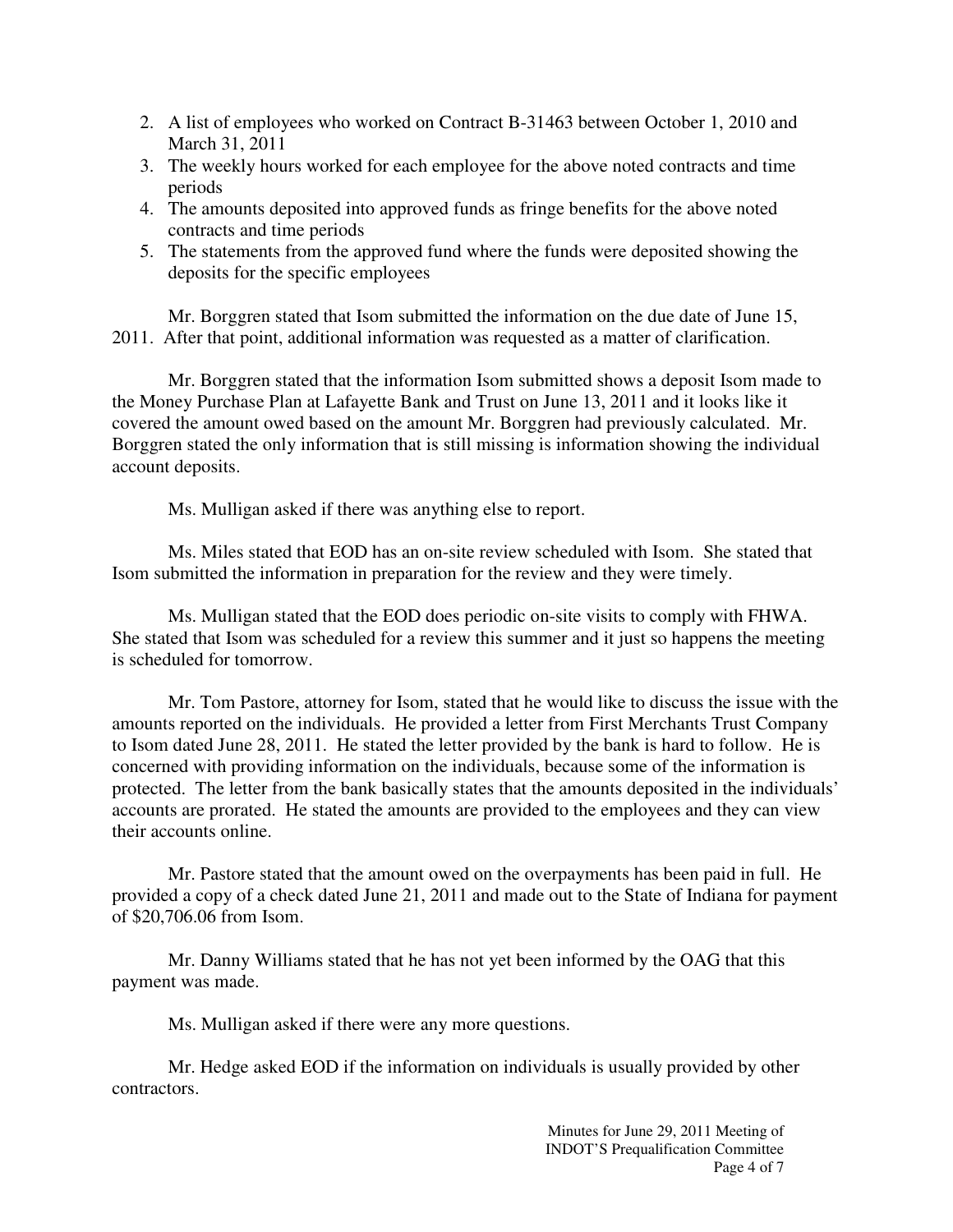Mr. Borggren stated that most projects are done by union contractors and they make the fringe payments to the union. He stated he does not ask for this information on every contract, but did in this case because he noticed the certified payrolls did not indicate that fringes were being paid to a retirement account.

Mr. Pastore stated that they have to make sure the information that is provided is done so by following the rules. Some of the individuals' information is protected. On union contracts the information can be provided, there is a process that is already set up to request that information. In this case there is no established process.

Mr. Bill Isom, President of Isom, stated that the retirement fund provided the requested information in a sealed envelope, and he provided it to Mr. Borggren.

Ms. Tricia Kite from Isom stated that the amounts provided by the third party administrator (TPA) show the previous year end balance. Then they take the amounts paid to the employees and they use a percentage of the total amount to be deposited to the main account.

Mr. Pastore stated that the bank will not state that there are individual accounts, but that there is an umbrella account and the totals will add up.

Ms. Kite stated that there is an expense for the TPA and that the amounts allocated to the individuals are based on the percentage that each individual has in the account.

Mr. Pastore stated that Ms. Kite is a bookkeeper and is not an accountant and not the TPA. She provides the information on payrolls to the TPA and the TPA then lets them know how much the total is to provide at the end of the year to be allocated to the individuals.

Mr. Hedge asked if EOD is satisfied with the information as explained.

Mr. Borggren stated that for the two contracts in question he is satisfied.

Ms. Mulligan stated that she would recuse herself from voting if there is a tie. Isom has provided the information in a timely manner and they have provided other information as EOD has asked for it. EOD will continue to monitor other Isom projects. Other district EEO officers have other Isom projects and they will check payrolls.

Mr. Woodruff asked what the recommendation was for this issue.

Ms. Mulligan stated that this is a different situation. Isom's prequalification application was pending when the information on these two issues was brought to our attention.

Ms. Mulligan stated that EOD is comfortable with the information and explanations provided by Isom. EOD will continue to monitor Isom, but we are confident that Isom knows what they need to provide in the future.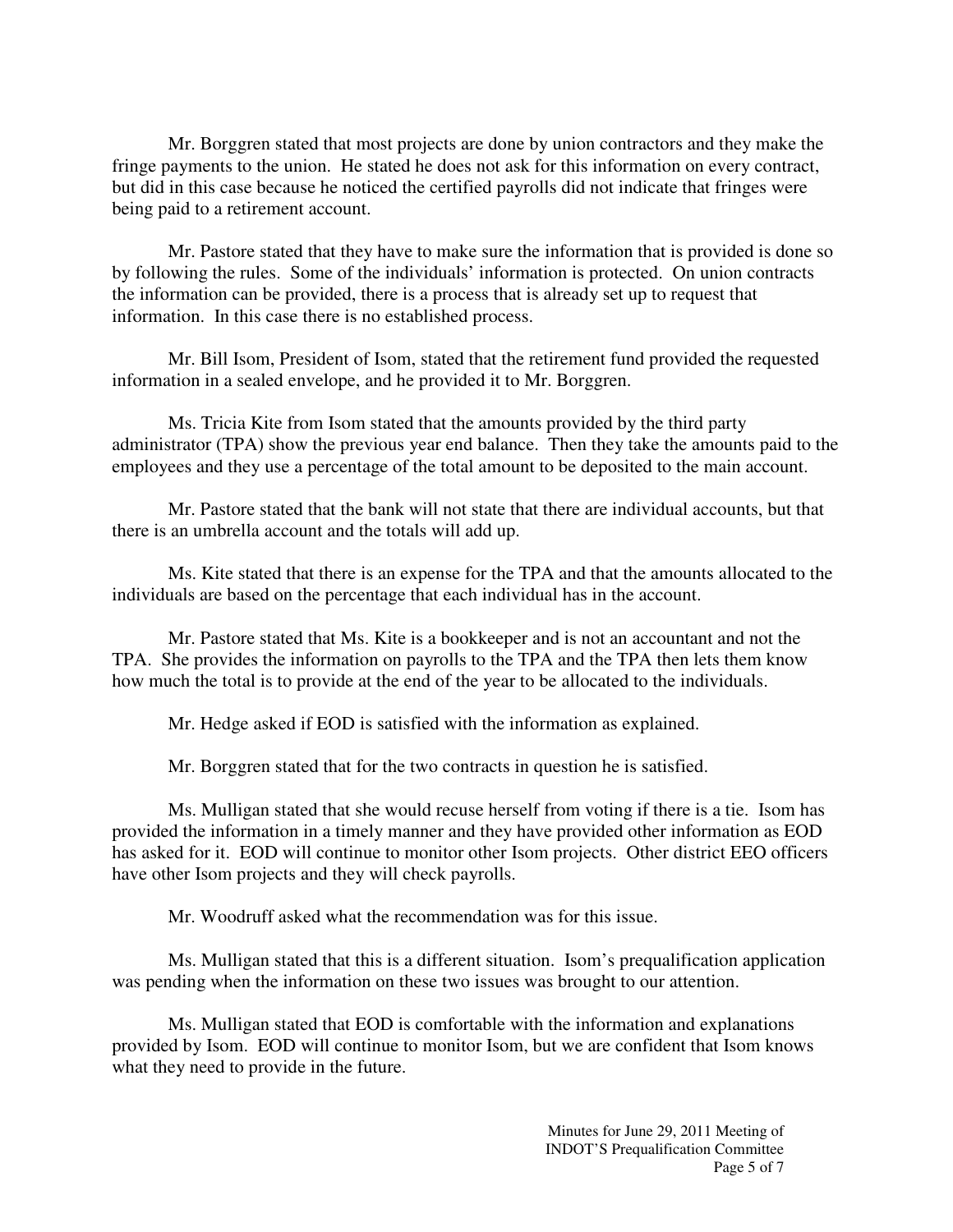Ms. Mulligan stated that the pending prequalification worksheet is in the members' packets. The worksheet shows no reduction in bidding capacity. The Committee can vote to reduce Isom's capacity.

Mr. Woodruff asked if the Accounting Division is satisfied with the overpayment issue.

Mr. Williams stated that even though he has not received confirmation on the lump sum payment by Isom, Isom is up to date on the installment payments and at this point they are current.

Mr. Miller stated that he is satisfied that the issues have been addressed; however, he is disappointed that it took from 2008 to now to pay back the overpayments.

Mr. Stark stated that if the issues are brought to the Committee sooner then it could be resolved sooner.

Ms. Mulligan stated that Accounting is now notifying the Prequalification Division when there are repayment issues.

Mr. Stark moved to approve the prequalification application without reduction in capacity.

Mr. Woodruff seconded the motion.

All Committee members voted in favor.

Ms. Mulligan stated the action will not go through the Commissioner because it was not a change in Isom's prequalification status. We will send a letter to Isom along with the Certificate of Qualification and we will send a memo to the Commissioner.

Mr. Pastore asked about the pending contract.

Ms. Mulligan stated that it will go through the regular process.

3. General discussion on CR-2s

Ms. Macdonald introduced this agenda item. She stated that the Prequalification Division is not receiving all CR-2's. Some districts submit the CR-2's in bunches during the off season. She stated that Jim Keefer, Fort Wayne District Construction Engineer, contacted her regarding his involvement in updating the procedure regarding distribution of CR-2's. She stated that he has recommended the districts follow the Seymour District's custody sheet procedure. Frequently all CR-2's are given to the prime contractor to hand out to their subcontractors. The districts do not always get the CR-2's back signed by the contractors. Copies of the CR-2's are not sent to the Prequalification Division until the signed copy is returned. The custody sheet is a way to track the return of the signed CR-2's by contract.